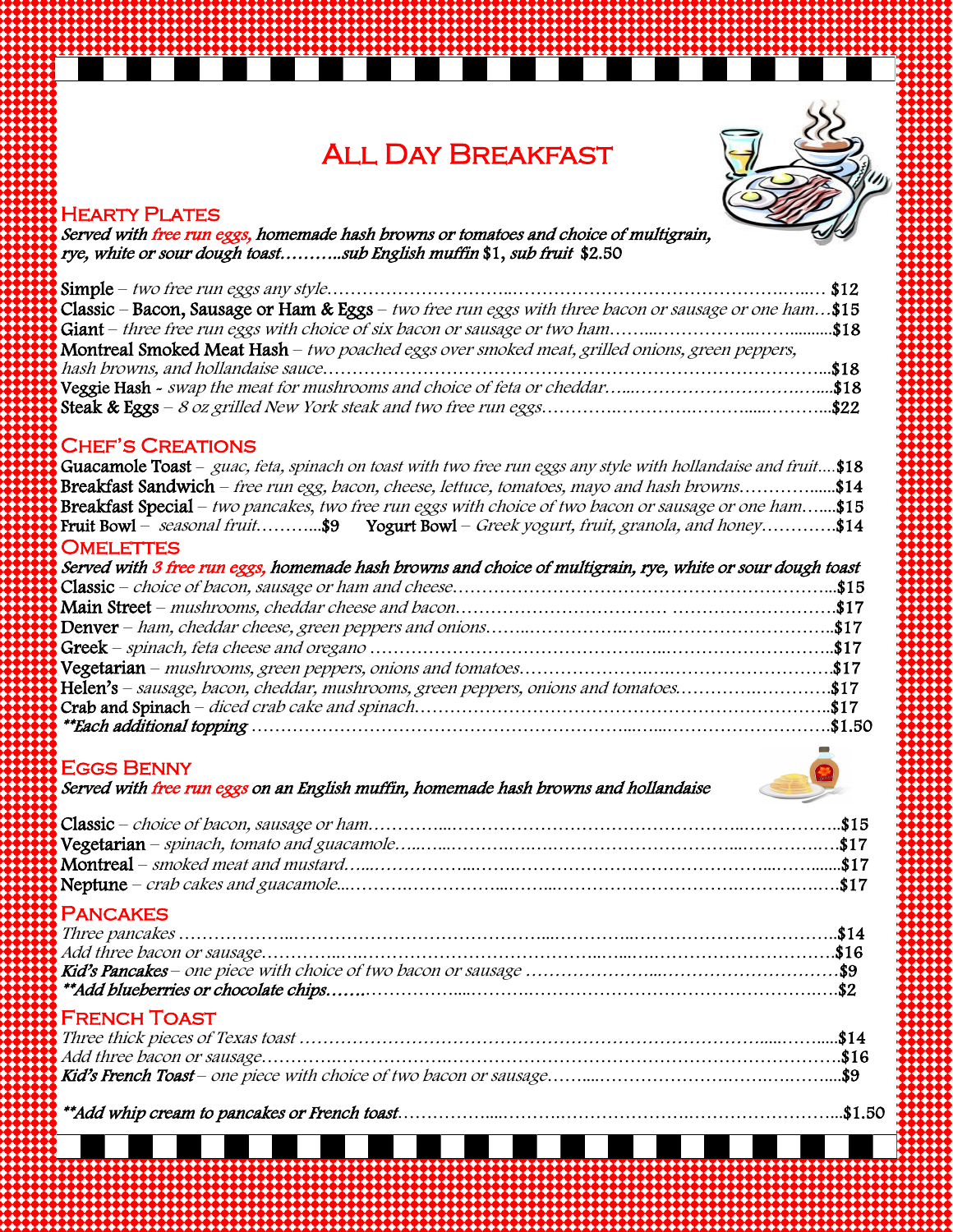# **LUNCH**



SOUP of the Day …………………………*.Small*…………\$4…………*Large*……………\$6

#### SALADS Served with garlic bread

| House Salad – iceberg lettuce, carrots, red cabbage, tomatoes, and cucumbers with choice of dressing\$10 |  |
|----------------------------------------------------------------------------------------------------------|--|
|                                                                                                          |  |
| $\vert$ Greek Salad – cucumbers, tomatoes, onions, green peppers, feta, olives, and oregano \$13         |  |
|                                                                                                          |  |
| Add chicken or prawns\$6                                                                                 |  |

#### SANDWICHES Served with choice of soup, tossed green salad, coleslaw or French fries and multigrain, rye, white or sour dough bread \*\*sub onion rings ….\$2.50

| Beef Dip – served with sautéed onions and horseradish mayo on a garlic baguette served with au jus \$17               |  |
|-----------------------------------------------------------------------------------------------------------------------|--|
| Philly Cheese Steak– served with sautéed onions, green peppers, and swiss cheese on a garlic baguette\$17             |  |
| $\sigma$ Gyro – grilled chicken, lamb or veggie in a pita bread with tomatoes, lettuce, onions and tzatziki sauce\$16 |  |

#### BURGERS *Served with choice of soup, tossed green salad, coleslaw or French fries*<br>\*\*Add egg.....\$2 \*\*Add bacon or cheddar.....\$1.50 \*\* Add beef patty......\$3.50 \*\*Add egg…..\$2 \*\*Add bacon or cheddar…..\$1.50 \*\* Add beef patty……\$3.50



| Cheeseburger – cheese, lettuce, tomatoes, onions, pickle, relish and mayo\$15Double Cheeseburger\$17     |  |
|----------------------------------------------------------------------------------------------------------|--|
| Mushroom Swiss Burger – cheese, mushrooms, lettuce, tomatoes, onions, pickle, relish, and mayo\$16       |  |
| Bacon Blue Cheese Burger – bacon, blue cheese, lettuce, tomatoes, onions, pickle, relish, and mayo  \$17 |  |
| Helen's Burger – bacon, cheese, egg, lettuce, tomatoes, onions, pickle, relish, and mayo \$17            |  |
| Spicy Chicken Burger – fried breaded chicken, lettuce, tomatoes, onions, and chipotle mayo \$17          |  |
|                                                                                                          |  |
| Veggie Burger – southwestern style patty, lettuce, tomatoes, onions, pickle, relish and mayo\$17         |  |
| Lamb Burger – Moroccan spiced lamb, lettuce, tomatoes, onions, tzatziki sauce and feta\$17               |  |
| Halibut Burger – breaded halibut, tartar sauce, lettuce, tomatoes, onions, pickle\$17                    |  |
|                                                                                                          |  |

#### From The Fryer

Chicken Strips – four pieces served with French fries, choice of plum, honey mustard or BBQ sauce………\$15 Fish & Chips – two pieces of cod served with French fries, coleslaw and tartar sauce .........................\$17 **SIDES** 

| Extra Cheese – cheddar, feta or swiss\$2 |  |
|------------------------------------------|--|
| Free Run Egg – any style\$2              |  |
|                                          |  |
| Pancake or French Toast – one piece\$5   |  |
| Three Bacon or Sausage or One Ham\$5     |  |

| Extra Cheese – <i>cheddar, feta or swiss</i> \$2 | Fresh & Grilled Tomatoes or Side House Salad\$5    |
|--------------------------------------------------|----------------------------------------------------|
| Free Run Egg $-$ any style\$2                    | Vegetables or Sauteed Mushrooms\$5                 |
|                                                  | Hash Browns, Pan/French Fries, Mashed Potatoes.\$5 |
| Pancake or French Toast – one piece\$5           | Tzatziki, Gravy, Guacamole or Hollandaise \$2      |
| Three Bacon or Sausage or One Ham\$5             |                                                    |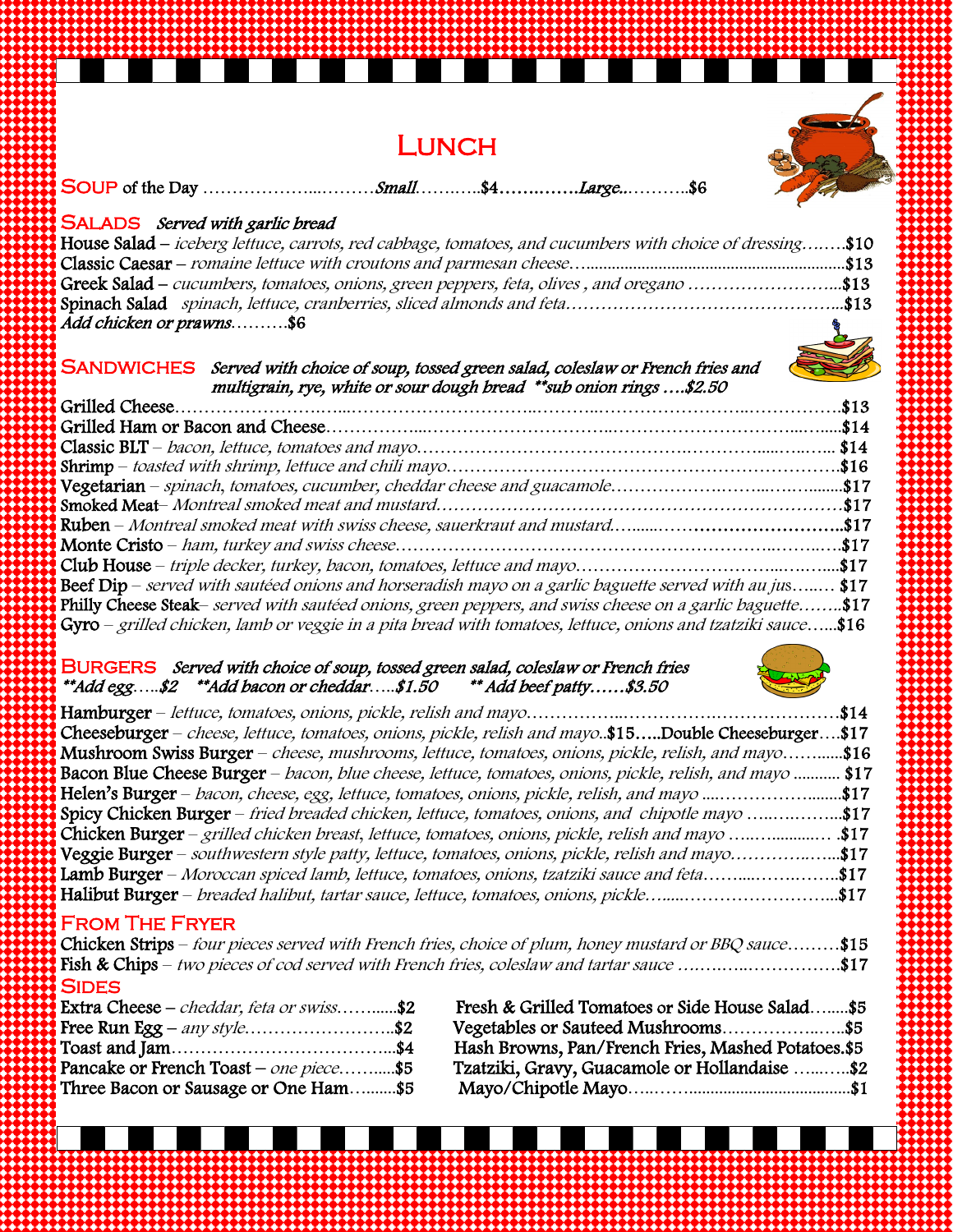#### **APPETIZERS**

Tzatziki Sauce – with pita bread……………………..\$9 Calamari – with tzatziki sauce and pita bread…….\$13<br>Onion Rings – with chipotle mayo…………………..\$9 Chicken Wings – choice of BBQ, hot, honey garlic Chicken Wings – choice of BBQ, hot, honey garlic Garlic Prawns – sautéed in garlic butter & white wine ..\$13 or salt & pepper......................\$13

### **ENTREES**

#### Served with choice of soup or tossed green salad

| Spaghetti – with meat sauce and garlic bread\$15Baked Spaghetti with cheese and garlic bread\$17       |  |
|--------------------------------------------------------------------------------------------------------|--|
| Salisbury Steak – with mushrooms, onions, mashed potatoes, gravy and vegetables\$20                    |  |
| <b>I liver &amp; Onions</b> – with beef liver, fried onions, mashed potatoes, gravy and vegetables\$20 |  |
| Roast Turkey Dinner – with mashed potatoes, stuffing, cranberry sauce, gravy and vegetables\$20        |  |
| New York Steak – 8 oz steak with mushrooms, mashed potatoes, gravy, vegetables, & garlic bread\$24     |  |

#### GREEK ENTREES Served with rice, lemon potatoes, Greek salad, tzatziki and pita bread



#### **DESSERTS**



|  | $\mathbf{I}$ Ice Cream – <i>Chocolate, Vanilla or StrawberryOne scoop</i> \$3 <i>Two scoops</i> \$5 |  |
|--|-----------------------------------------------------------------------------------------------------|--|
|  |                                                                                                     |  |
|  |                                                                                                     |  |
|  |                                                                                                     |  |

#### **BEVERAGES**

| Juice – Grapefruit, Tomato, V8\$4Orange, Apple, CranberrySmall\$4Large\$4.50        |  |
|-------------------------------------------------------------------------------------|--|
|                                                                                     |  |
|                                                                                     |  |
|                                                                                     |  |
| Ice Cream Floats – Vanilla Ice Cream with choice of Coke, Root Beer or C Plus\$6.50 |  |

# Alcoholic Beverages

Draft Beer...Glass10oz....\$4..Pint.16oz...\$5..Pitcher56oz....\$15 Bottled Beer.Domestic..341ml.\$5..Import..330ml.\$6 Wine……….Glass<sub>50z……</sub>\$5………………Half Litre…….\$15 Hi Balls……….10z………\$6……20z………………\$9 Bailey's/Jameson Irish Coffee..1oz with whip cream...\$8 Caesars.........1oz............\$6......2oz...............\$9 Boozy Shakes…..Chocolate, Vanilla or Strawberry……..Add 1oz to any milkshake……............................\$9 \*\*Taxes not included\*\*